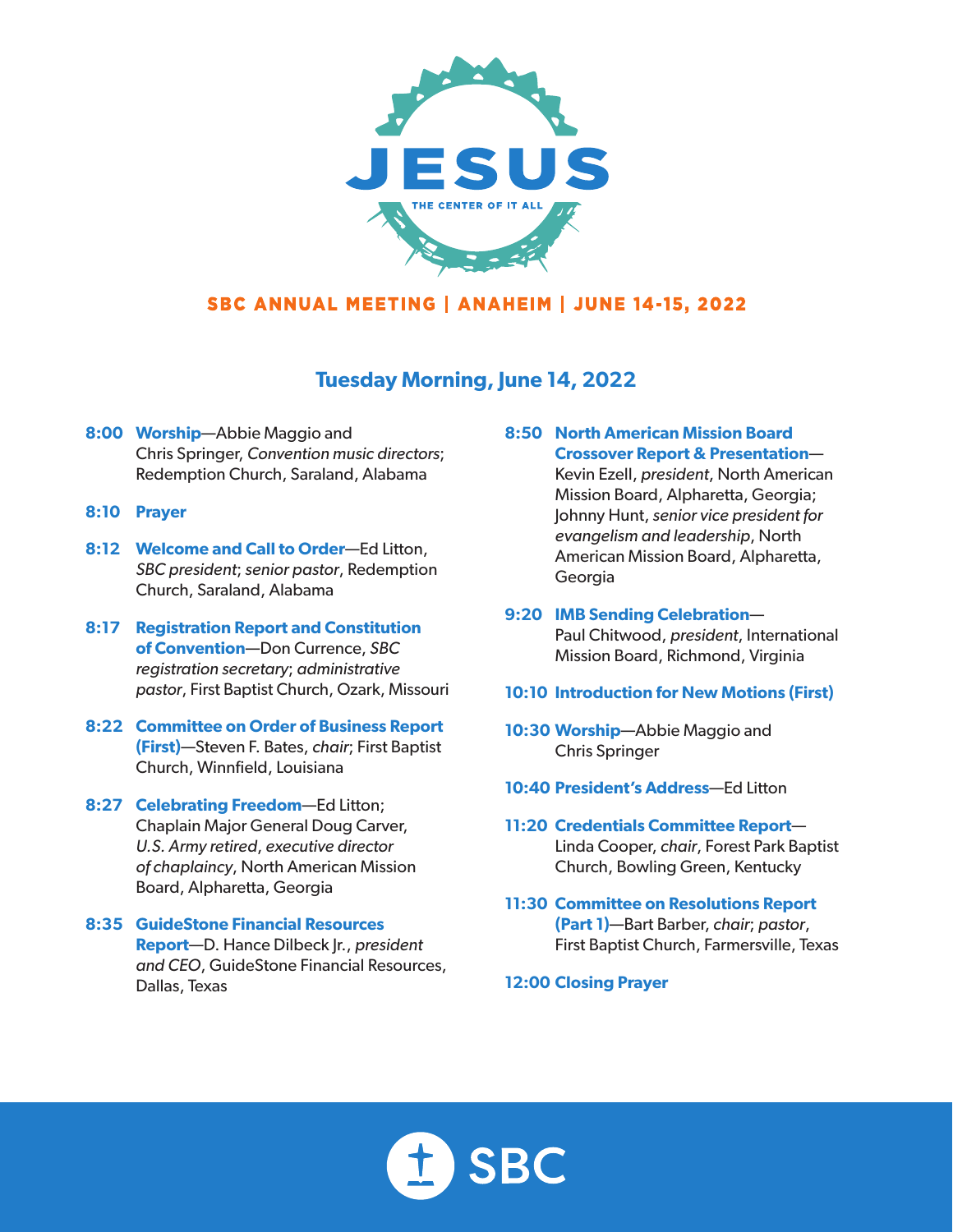

### **Tuesday Afternoon, June 14, 2022**

- **1:30 Worship**—Abbie Maggio and Chris Springer, *Convention music directors*, Redemption Church, Saraland, Alabama
- **1:42 Prayer**
- **1:45 Sexual Abuse Task Force**—Bruce Frank, *chair*; *lead pastor*, Biltmore Baptist Church, Arden, North Carolina
- **2:45 Worship**—Abbie Maggio and Chris Springer
- **2:55 Prayer**
- **3:05 Miscellaneous Business**
- **3:20 Election of Officers (First)**
- **3:30 Committee on Committees Report** Jeremy Freeman, *chair*; *lead pastor*, First Baptist Church, New Castle, Oklahoma
- **3:40 Committee on Nominations Report** Leah Finn, *chair*, Mountain Creek Baptist Church, Greenville, South Carolina
- **3:55 Executive Committee Report** Willie D. McLaurin, *interim president and CEO*, SBC Executive Committee, Nashville, Tennessee
- **4:25 Committee on Order of Business Report (Second)**—Steven F. Bates, *chair*, First Baptist Church, Winnfield, Louisiana
- **4:45 Election of Officers (Second)**
- **4:55 Introduction for New Motions (Last Opportunity)**
- **5:15 Jesus, the Center of Church Planting: Reaching North America with the Gospel**
- **5:25 North American Mission Board Report** Kevin Ezell, *president*, North American Mission Board, Alpharetta, Georgia
- **5:40 Woman's Missionary Union Report** Sandra Wisdom-Martin, *executive director-treasurer*, Woman's Missionary Union, Birmingham, Alabama
- **5:50 International Mission Board Report** Paul Chitwood, *president*, International Mission Board, Richmond, Virginia
- **6:05 Election of Officers (Third)**
- **6:15 Closing Prayer**

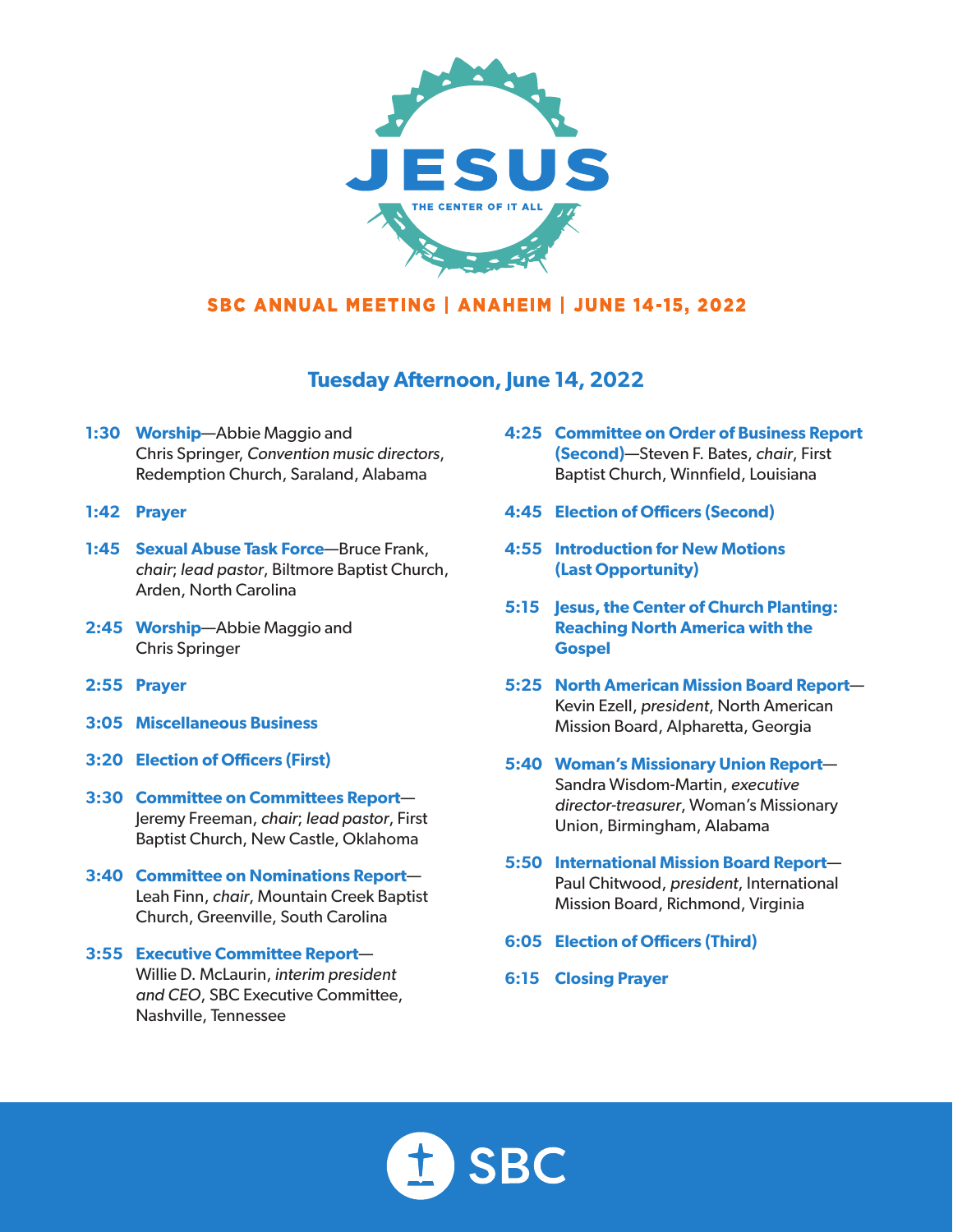

# **Wednesday Morning, June 15, 2022**

- **8:00 Worship**—Abbie Maggio and Chris Springer, *Convention music directors*; Redemption Church, Saraland, Alabama
- **8:12 Prayer**
- **8:15 Convention Sermon**—Juan Sanchez, *senior pastor*, High Point Baptist Church, Austin, Texas
- **8:55 Election of Officers (Fourth)**
- **9:05 Executive Committee Recommendations** Willie D. McLaurin, *interim president and CEO*, SBC Executive Committee, Nashville, Tennessee
- **9:45 Jesus, the Center of Racial Reconciliation: Adopting a Kingdom Race Mindset**
- **10:05 Election of Officers (Fifth)**

**10:15 Joint Seminary Reports**—Jason K. Allen, *president*, Midwestern Baptist Theological Seminary, Kansas City, Missouri; Daniel L. Akin, *president*, Southeastern Baptist Theological Seminary, Wake Forest, North Carolina; James K. Dew Jr., *president*, New Orleans Baptist Theological Seminary, New Orleans, Louisiana; Adam W. Greenway, *president*, Southwestern Baptist Theological Seminary, Fort Worth, Texas; Jeff Iorg, *president*, Gateway Seminary of the Southern Baptist Convention, Ontario, California; R. Albert Mohler Jr., *president*, The Southern Baptist Theological Seminary, Louisville, Kentucky

**11:45 Committee on Order of Business Report (Third)**—Steven F. Bates, *chair*; First Baptist Church, Winnfield, Louisiana

**12:00 Closing Prayer**